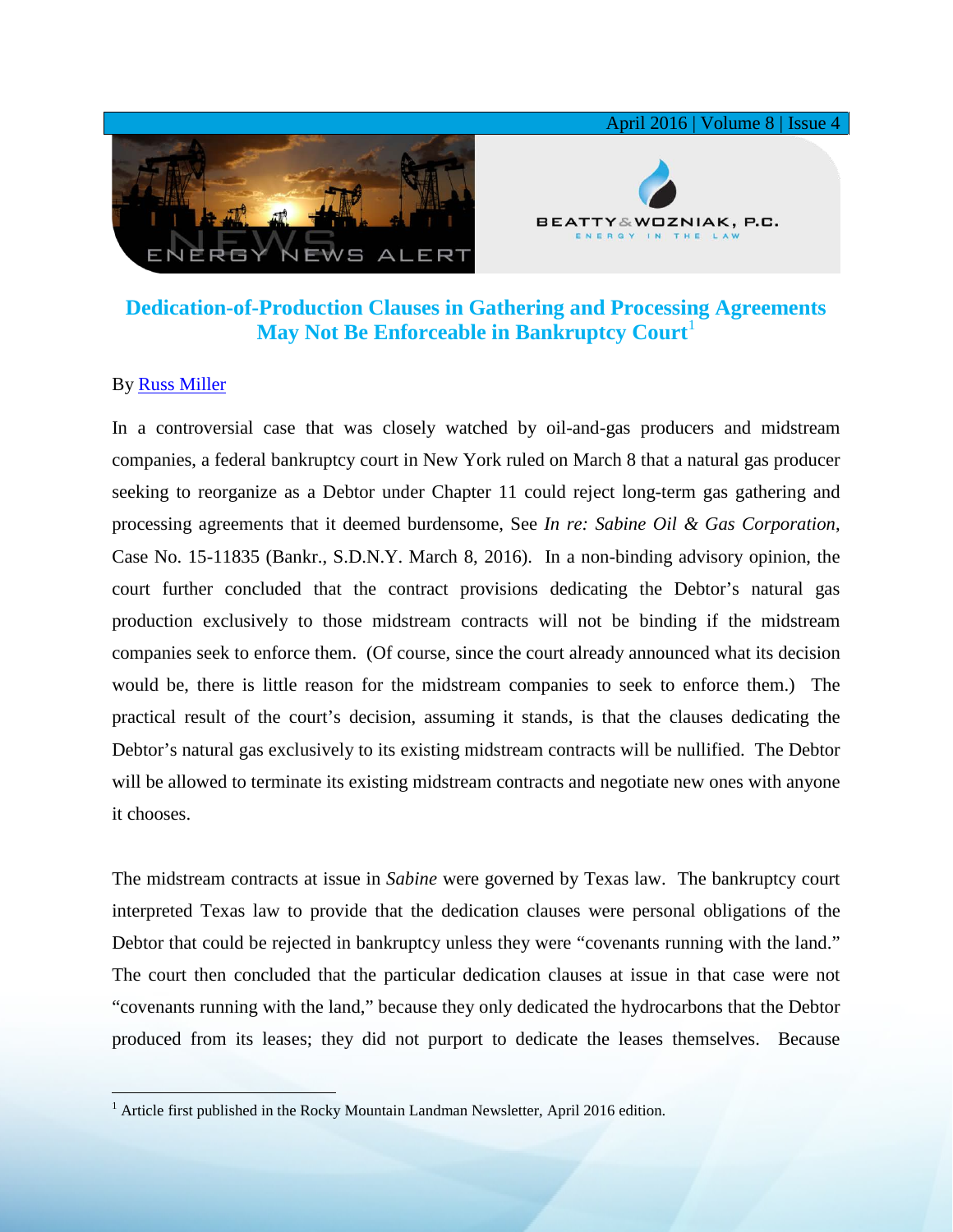hydrocarbons become personal property under Texas law when they are severed from the ground, the bankruptcy court found that the contracts only affected the Debtor's personal property, and they did not "touch or concern" its real property.

The *Sabine* court's ruling strikes at the heart of one of the fundamental terms of most midstream contracts. Midstream companies typically require a producer to dedicate all of the gas it may produce or purchase from a given geographic area, now or in the future, to be gathered and processed exclusively at the midstream companies' facilities for a long term at a fixed rate, with adjustments for inflation. The dedication clause is intended to provide the midstream company with at least a reasonable expectation that it will receive sufficient throughput over time to recoup its capital investment in the midstream facilities and realize a reasonable profit. On the other hand, producers generally benefit from competition for midstream services, and they often want to avoid dedicating all of their production from a large area to an exclusive long-term contract. Thus, the dedication clause often is heavily negotiated, and it reflects a balance between the bargaining power of both sides.

The *Sabine* decision may provide producers that are struggling under the weight of midstream obligations with additional bargaining leverage to request that their midstream providers consider renegotiating those terms. But producers must consider several important aspects of the *Sabine* decision to determine just how much bargaining leverage it actually provides. The bankruptcy court may have ruled differently in the *Sabine* case if either: (1) the midstream contracts were governed by the laws of a jurisdiction other than Texas; (2) the midstream contracts dedicated the producer's leases, rather than the production from those leases; or (3) the midstream contracts included a conveyance of the producer's right to use the surface estate for purposes of constructing or operating pipelines to receive gas from wells drilled upon its leasehold. Also, it is uncertain whether other courts will agree with the *Sabine* court's conclusion that a dedication of production does not "touch or concern" a mineral lessee's real property rights under Texas law. Because the fundamental real property interest that a Debtor acquires under a mineral lease is the right to explore for hydrocarbons and to produce them if they are found, and because mineral lessees generally will not and cannot simply release their hydrocarbons into the environment, another court might reach a contrary conclusion that an